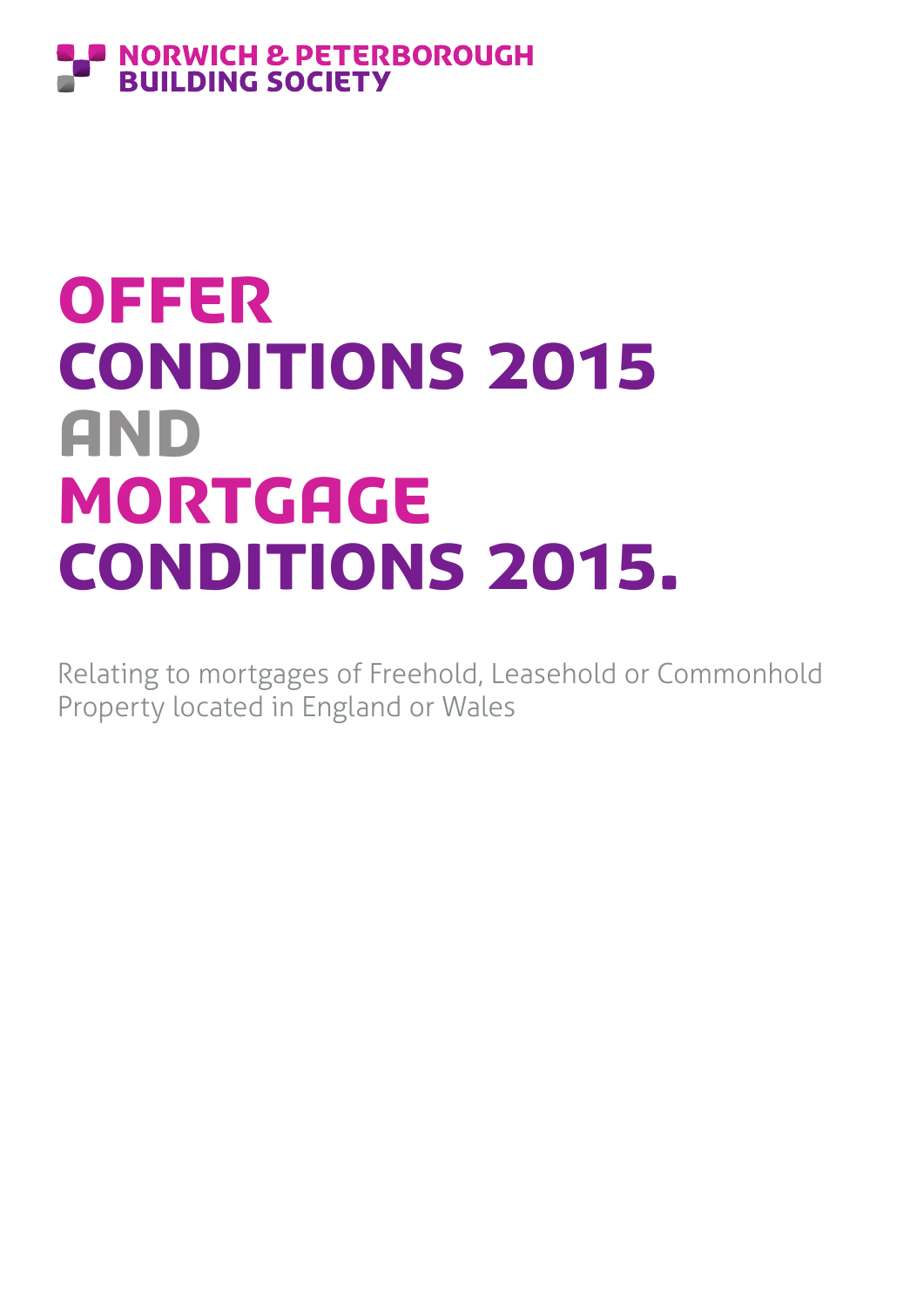# IMPORTANT NOTE.

- You must read your Mortgage Offer and this booklet carefully. Ask your conveyancer, or us, if there is anything that you do not understand. **The information on this page does not replace, or form part of, the conditions that apply to your Mortgage**
- Your Mortgage Offer sets out the conditions on which we are prepared to offer you a Mortgage. These will include some of the conditions set out in Section One of this booklet (Your Mortgage Offer will state which of these apply)
- If you have a Mortgage with us it will be with Yorkshire Building Society (trading as Norwich & Peterborough and N&P). N&P is operated under its own brand with its own products

# PAY SPECIAL ATTENTION TO THE FOLLOWING POINTS.

- Your Mortgage is security for all money payable by you to us under the Conditions set out in Section Two of this booklet. This is called the Mortgage Debt
- The Mortgage Debt includes any additional borrowing we may make to you under the Mortgage. It also includes any interest, fees and expenses payable by you under the Mortgage (for example, if you break any of the conditions of your Mortgage)

# SPECIAL WARNINGS.

- An Early Repayment Charge may be payable if you repay your Mortgage, or part of it, early. Please see your Mortgage Offer and Condition 15 in Section Two of this booklet
- You will have received a copy of our 'A guide to our mortgage fees and charges' which apply to your Mortgage. We may change our fees and charges in accordance with Condition 12 in Section Two
- Section Two of this booklet tells you what you agree to when you have a Mortgage with us. Some of the conditions in the Mortgage Offer and Section One of this booklet will continue to apply after the Mortgage has been granted
- **•** Some of the words and phrases used in this booklet and your Mortgage Offer have precise legal meanings when they begin with a capital letter. These are explained in Condition 2 in Section Two of this booklet.

- If you breach any of the conditions of your Mortgage, we may be entitled to demand that you pay the Mortgage Debt immediately. If this happens, we can take possession of the Property, sell it and use the money to repay the Mortgage Debt. If the property does not sell for enough money to repay the Mortgage Debt, you will still have to pay us the shortfall
- You must look after the Property so that it keeps its value as our security.
- We may transfer your Mortgage to anyone at any time. See Condition 19 in Section Two.

#### **YOUR HOME MAY BE REPOSSESSED IF YOU DO NOT KEEP UP REPAYMENTS ON YOUR MORTGAGE.**

Norwich & Peterborough Building Society and N&P are trading names of Yorkshire Building Society. Yorkshire Building Society is a member of the Building Societies Association and is authorised by the Prudential Regulation Authority and regulated by the Financial Conduct Authority and the Prudential Regulation Authority. Yorkshire Building Society is entered in the Financial Services Register and its registration number is 106085. Principal office of Yorkshire Building Society: Yorkshire House, Yorkshire Drive, Bradford, BD5 8LJ.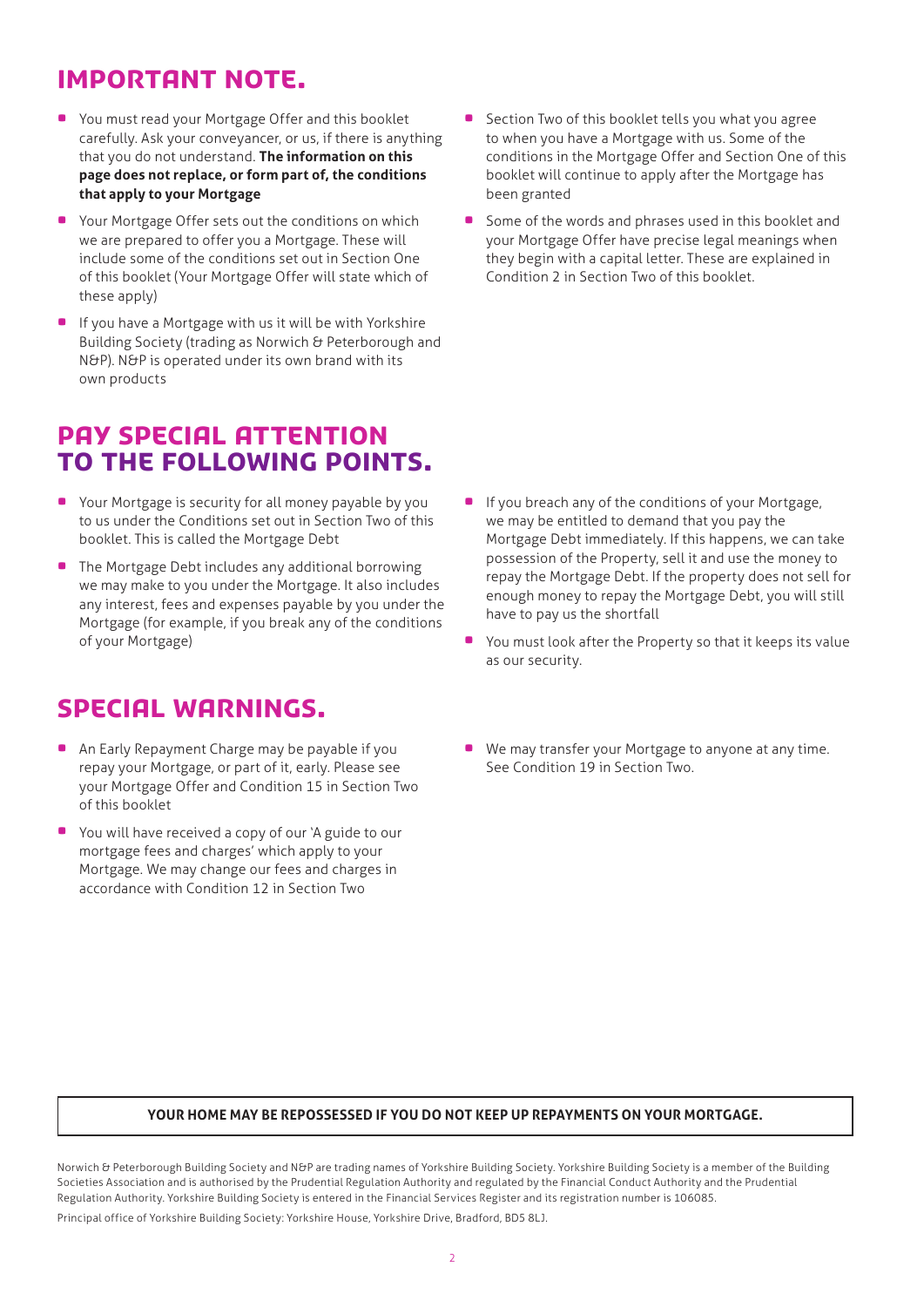# OFFER CONDITIONS 2015 AND MORTGAGE CONDITIONS 2015.

# **Contents**

| <b>SECTION ONE - OFFER CONDITIONS 2015</b> |                                                      |                       |                           |
|--------------------------------------------|------------------------------------------------------|-----------------------|---------------------------|
| <b>Condition</b><br><b>Number</b>          |                                                      | Page<br><b>Number</b> | 36.<br>37.                |
| 1.                                         | Other secured loans                                  | 4                     |                           |
| 2.                                         | Other occupiers                                      | 4                     | 38.                       |
| 3.                                         | Tax relief (MIRAS) (not used)                        | 4                     | 39.                       |
| 4.                                         | Tax relief (Non-MIRAS) (not used)                    | 4                     |                           |
| 5.                                         | Architect supervised construction                    | 4                     | 40.                       |
| 6.                                         | Flying freeholds                                     | 4                     | 41.                       |
| 7.                                         | Endowment policies                                   | 4                     | 42.                       |
| 8.                                         | Pension policies                                     | 4                     |                           |
| 9.                                         | Mortgage protection                                  | 4                     | 43.                       |
| 10.                                        | Interest only                                        | 4                     | <b>SEC</b>                |
| 11.                                        | Pension mortgages (not used)                         | 4                     | $\overline{\mathsf{Con}}$ |
| 12.                                        | Pension mortgages (not used)                         | 5                     | <b>Nun</b>                |
| 13.                                        | Right to buy properties - main<br>advance            | 5                     | 1.<br>2.                  |
| 14.                                        | Right to buy properties<br>- additional borrowing    | 5                     | 3.                        |
| 15.                                        | Incentives                                           | 5                     | 4.                        |
| 16.                                        | Leasehold properties                                 | 5                     | 5.                        |
| 17.                                        | Building insurance not arranged by<br>us (not used)  | 5                     | 6.<br>7.                  |
| 18.                                        | Leasehold properties<br>- management                 | 5                     | 8.                        |
| 19.                                        | Deed of Legal Charge<br>- special requirements       | 5                     | 9.<br>10.                 |
| 20.                                        | Planning conditions                                  | 5                     |                           |
| 21.                                        | NHBC registered builder                              | 5                     | 11.<br>12.                |
| 22.                                        | Professionally supervised<br>construction            | 5                     | 13.                       |
| 23.                                        | Building guarantee scheme (Zurich)                   | 5                     |                           |
| 24.                                        | Mining area                                          | 5                     | 14.                       |
| 25.                                        | Agricultural restrictions                            | 5                     | 15.                       |
| 26.                                        | Self-build properties<br>- NHBC registered builder   | 5                     | 16.<br>17.                |
| 27.                                        | Self-build properties<br>- building guarantee scheme | 5                     | 18.<br>19.                |
| 28.                                        | Consumer Credit Act 1974                             | 6                     | 20.                       |
| 29.                                        | Self-build insurance                                 | 6                     | 21.                       |
| 30.                                        | Contractors all risk insurance                       | 6                     | 22.                       |
| 31.                                        | Valuation report                                     | 6                     | 23.                       |
| 32.                                        | Staff mortgage scheme                                | 6                     | 24.                       |
| 33.                                        | Rights of way                                        | 6                     | 25.                       |
| 34.                                        | Rights of access                                     | 6                     | 26.                       |

| 35.                               | High alumina cement                                     | 6                     |
|-----------------------------------|---------------------------------------------------------|-----------------------|
| 36.                               | Road charges                                            | 6                     |
| 37.                               | Certificate of title<br>- special requirements          | 6                     |
| 38.                               | Pre-fabricated properties                               | 6                     |
| 39.                               | Pre-fabricated properties<br>- repairs to be undertaken | 6                     |
| 40.                               | Additional borrowing request<br>form (not used)         | 6                     |
| 41.                               | Residual debt (not used)                                | 7                     |
|                                   |                                                         |                       |
| 42.                               | Purchase of equity                                      | 7                     |
| 43.                               | All offers                                              | 7                     |
|                                   | <b>SECTION TWO - MORTGAGE CONDITIONS 2015</b>           |                       |
| <b>Condition</b><br><b>Number</b> |                                                         | Page<br><b>Number</b> |
| $\mathbf{1}$ .                    | About these conditions                                  | 9                     |
| 2.                                | Meanings of particular words<br>and phrases             | 9                     |
| 3.                                | The Rules                                               | 9                     |
| 4.                                | The Security                                            | 9                     |

|     | THE JEEDHILY                                              |    |
|-----|-----------------------------------------------------------|----|
| 5.  | Repayment                                                 | 10 |
| 6.  | Interest                                                  | 10 |
| 7.  | Payments                                                  | 10 |
| 8.  | Rights relating to the Property<br>and powers of attorney | 11 |
| 9.  | Your obligations to us                                    | 11 |
| 10. | Insurance                                                 | 12 |
| 11. | Our power to remedy                                       | 12 |
| 12. | Fees and Costs                                            | 12 |
| 13. | Events on which the Mortgage<br>Debt becomes payable      | 13 |
| 14. | Consolidation                                             | 13 |
| 15. | Redemption                                                | 13 |
| 16. | Our remedies                                              | 13 |
| 17. | Mistakes                                                  | 13 |
| 18. | Furniture etc                                             | 14 |
| 19. | Transfer of your Mortgage                                 | 14 |
| 20. | Joint borrowers                                           | 14 |
| 21. | General                                                   | 14 |
| 22. | <b>Notices</b>                                            | 14 |
| 23. | Rights of third parties                                   | 14 |
| 24. | Life assurance                                            | 14 |
| 25. | Separate terms                                            | 14 |
| 26. | Governing law                                             | 14 |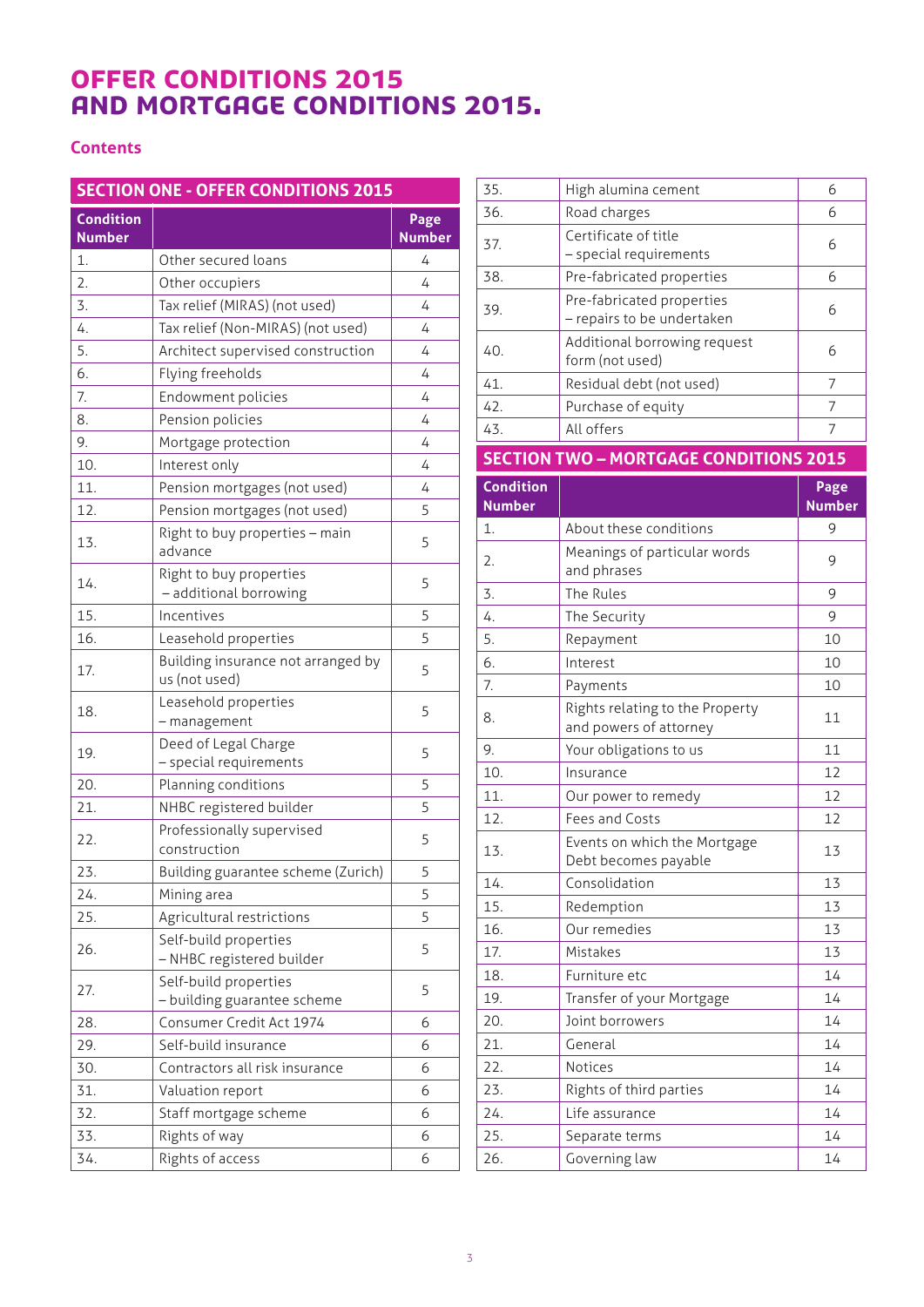# SECTION ONE – OFFER CONDITIONS 2015.

#### **1. Other secured loans**

 Any other mortgages affecting the Property must be repaid in full before, or at the time when, we release the Loan. Brief particulars of the mortgages of which we are aware appear in the Mortgage Offer. The Conveyancer must check that all of these mortgages (and any others over the Property) are repaid in full.

#### **2. Other occupiers**

 The Conveyancer must ensure that each of the persons listed in the Mortgage Offer signs the Occupier's Consent which appears on the back (or second page) of the Deed of Legal Charge.

# **3. Tax relief (MIRAS)**

This condition no longer applies.

# **4. Tax relief (Non-MIRAS)**

This condition no longer applies.

# **5. Architect supervised construction**

Before we release the Loan, we need:

- (a) to know the name of the architect who will supervise construction of the Property;
- (b) to see a copy of the architect's professional indemnity insurance policy so that we can check if it meets with our requirements;
- (c) the Conveyancer to confirm that Building Regulation consent has been given in respect of either the construction or conversion of the Property and that all required inspections have taken place;
- (d) confirmation from our valuer that he is satisfied with all completed construction or conversion work to the Property.

 We also require the Conveyancer to meet the requirements set out in the BSA Mortgage Instructions.

 If the Loan is to be released in stage payments, (d) above will not apply. We will, however, need (in addition to those matters set out in (a) to (c) above):

- (e) a certificate from our valuer before we can release each stage payment (including the final stage payment);
- (f) a certificate from the architect at least 7 days before we can release each stage payment (including the final stage payment).

We will charge a fee each time our valuer reinspects the Property. The amount of this fee is set out in our Tariff and may be varied from time to time in accordance with Mortgage Condition 12.5 (which is set out in Section Two.) The fee will be deducted from the stage payment to which it relates unless you pay it to us in advance.

# **6. Flying freeholds**

 The Property appears to be affected by a flying freehold. This is a legal term that your conveyancer will explain to you having carried out the appropriate checks.

# **7. Endowment policies**

 The mortgage is an interest-only mortgage. Please see condition 10.

# **8. Pension policies**

 The mortgage is an interest-only mortgage. Please see condition 10.

# **9. Mortgage protection**

 You must have mortgage protection insurance covering your life (or your joint lives if there is more than one of you). This must be in force before we release the Loan. The policy must cover the Loan.

# **10. Interest only**

Please see your Mortgage Offer.

 If at anytime the Mortgage Debt exceeds 95% of the value of the Property, we may require you to make payments of both interest and capital in such sums and for such period as we may reasonably require in order to reduce the Mortgage Debt below this percentage. We will give you written notice if we require these payments.

 We may require a re-valuation of the Property from time to time during the Mortgage Term.

 If we reasonably consider that the Mortgage Debt will not be repaid in full at the end of the Mortgage Term, we may require you to make payments of both interest and capital in such sums and for such period as we may reasonably require in order to ensure repayment in full. We will give you written notice if we require these payments.

# **11. Pension mortgages**

This condition no longer applies.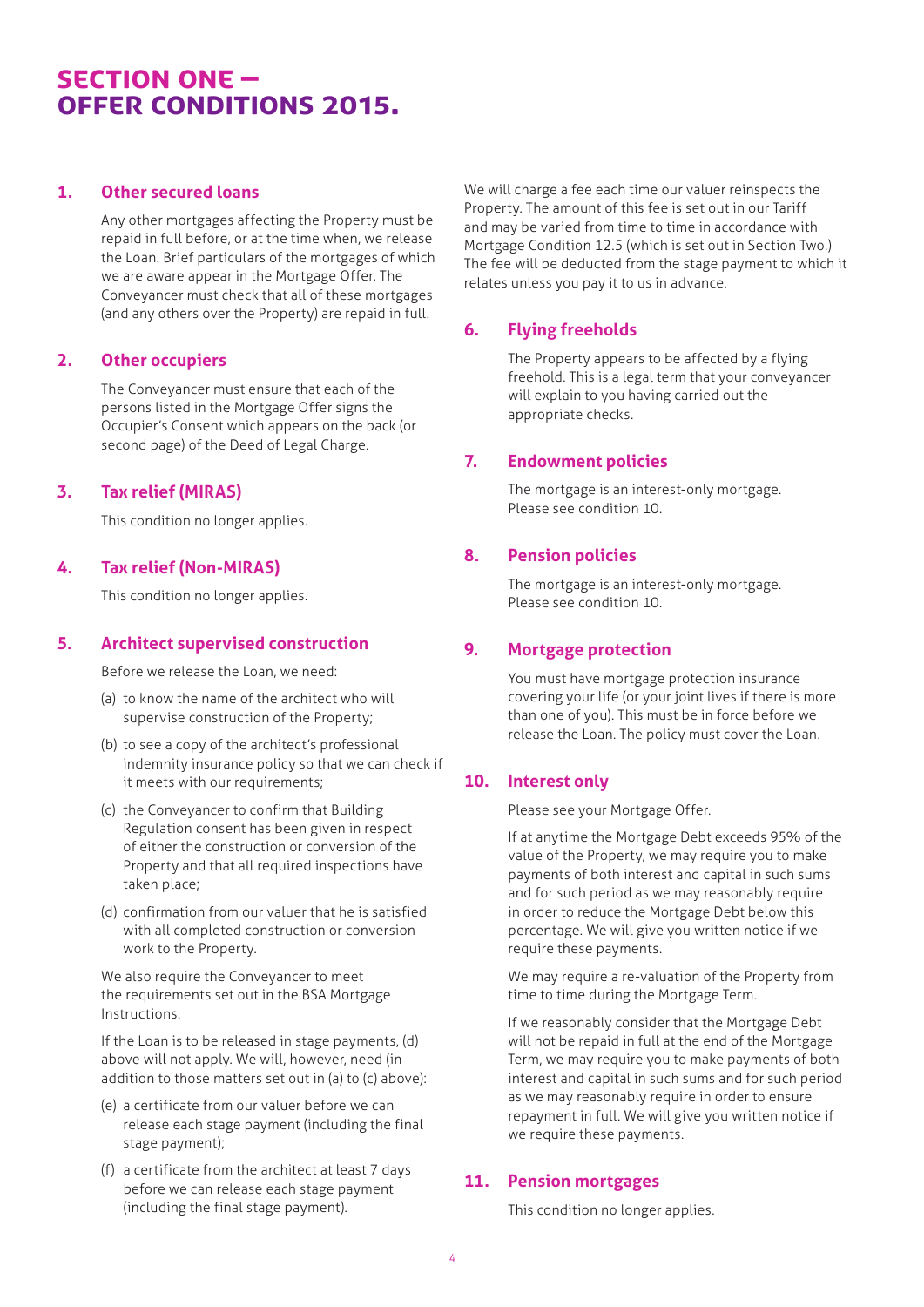#### **12. Pension mortgages**

This condition no longer applies.

#### **13. Right to buy properties – main advance**

 The Conveyancer must ensure that the charge in respect of the "Right to Buy" discount ranks behind our Mortgage.

#### **14. Right to buy properties – additional borrowing**

 The Conveyancer must ensure that the charge in respect of the "Right to Buy" discount ranks behind our Mortgage.

# **15. Incentives**

 We understand that you may receive a money or other incentive to buy the Property. You must tell us before we release the Loan if you will be placed under any obligation to repay the money or the value of the incentive.

#### **16. Leasehold properties**

 In addition to following our instructions in the BSA Mortgage Instructions, the Conveyancer must enquire what the ground rent is and advise us of the reply.

 Good leasehold titles are only acceptable to us with a suitable indemnity policy. Your conveyancer will advise you what this means.

 If you would like us to arrange insurance of the Property, you will need the landlord's written permission. We will need to see this before we can release the Loan.

#### **17. Building insurance not arranged by us**

This condition no longer applies.

#### **18. Leasehold properties – management**

 There must be a management company in relation to the building of which the Property is part.

#### **19. Deed of Legal Charge – special requirements**

 We are being represented by the Conveyancer who will arrange for the preparation and execution of the Deed of Legal Charge in consultation with your own conveyancer.

#### **20. Planning conditions**

 We understand that there may be planning restrictions relating to the Property. The Conveyancer will make enquiries about them.

#### **21. NHBC registered builder**

 We understand that the builder of the Property is registered with the NHBC. You must tell us immediately if this is not the case.

#### **22. Professionally supervised construction**

 Construction of the Property must be supervised by a professional consultant. You must tell us immediately if this will not be the case.

#### **23. Building guarantee scheme (Zurich)**

 The Property must be covered by the Zurich building guarantee scheme.

#### **24. Mining area**

 The Property is or may be in a mining or former mining area. The Conveyancer will make appropriate searches.

#### **25. Agricultural restrictions**

 The Conveyancer must ask the local planning authority whether you will satisfy the agricultural restriction which affects the Property and advise us of the reply.

# **26. Self-build properties – NHBC registered builder**

 The Property must be covered by the NHBC Buildmark Scheme.

 If the Loan is to be released in stage payments, our valuer will need to inspect the Property before each stage payment (including the final stage payment) is released. We cannot release a stage payment unless our valuer is satisfied with the progress of construction (or, in the case of the final stage payment, the Property when complete).

 If you do not wish the Loan to be released in stage payments, the Property must be completed to the satisfaction of our valuer before any part of the Loan can be released.

 We will charge a fee each time our valuer inspects the Property. The amount of this fee is set out in our Tariff and may be varied from time to time in accordance with Mortgage Condition 12.5 (which is set out in Section Two on page 12). The fee will be deducted from the stage payment to which it relates (or from the advance if there are no stage payments) unless you pay it to us in advance.

# **27. Self-build properties – building guarantee scheme**

 The Property must be covered by a building guarantee scheme which we have approved.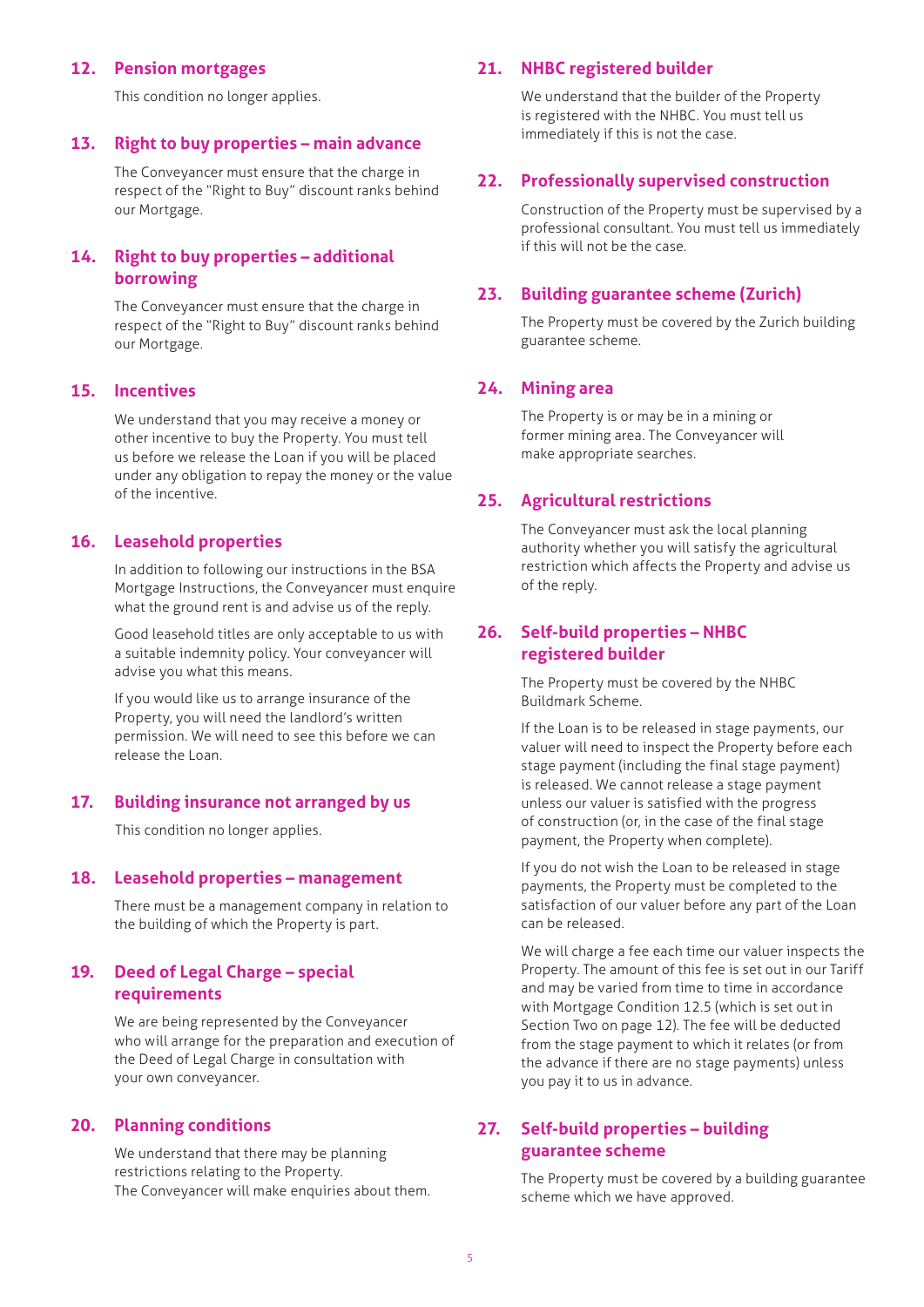If the Loan is to be released in stage payments, our valuer will need to inspect the Property before each stage payment (including the final stage payment) is released. We cannot release a stage payment unless our valuer is satisfied with the progress of construction (or, in the case of the final stage payment, the Property when complete).

 If you do not wish the Loan to be released in stage payments, the Property must be completed to the satisfaction of our valuer before any part of the Loan can be released.

 A fee will be charged each time our valuer inspects the Property. The amount of this fee is setout in our Tariff and may be varied from time to time in accordance with Mortgage Condition 12.5 (which is set out in Section Two on page 12). The fee will be deducted from the stage payment to which it relates (or from the advance if there are no stage payments) unless you pay it to us in advance.

#### **28. Consumer Credit Act 1974**

 The Loan will not be regulated under the Consumer Credit Act 1974.

#### **29. Self-build insurance**

 You must have self-build insurance in force before construction of the Property starts. You must send us a copy of the policy and/or the schedule as soon as possible. We will not release any part of the Loan until we have inspected the policy and/or the schedule to ensure that it meets our requirements.

#### **30. Contractors all risk insurance**

 You must have contractor's all risk insurance in force before construction of the Property starts. You must send us a copy of the policy and/or the schedule as soon as possible. We will not release any part of the Loan until we have inspected the policy and/or the schedule to ensure that it meets our requirements.

# **31. Valuation report**

 We enclose a copy of the Valuation Report for Mortgage Purposes that we have obtained. Please read the important notice on it. Please also read Condition 43(h) in this Section One.

# **32. Staff mortgage scheme**

 Your mortgage account will be administered under our Staff Mortgage Scheme for as long as the first person named in the Mortgage Offer is employed by us. The initial Monthly Payment is shown in the Mortgage Offer. Mortgages under our Staff Mortgage Scheme may be regarded by HM Revenue & Customs as a benefit in kind.

#### **33. Rights of way**

 The Property may be affected by rights of way, wayleaves or easements. The Conveyancer must make enquiries and advise us of any replies received.

# **34. Rights of access**

 Rights of way to and from the Property (including rights of way for vehicles) must not be restricted. The Conveyancer must make enquiries and advise us of the replies received. If the Property is served by a private road, the Conveyancer must enquire whether you will be liable for repairs and maintenance of it and advise us of the replies received. The Conveyancer must also advise us whether there are any plans or agreements to adopt the road.

# **35. High alumina cement**

 We require an expert's report as to whether the Property contains or is likely to contain any High Alumina Cement. Depending on the expert's opinion, we may need to amend or even withdraw your Mortgage Offer. You must obtain the report and send it to us as soon as possible.

# **36. Road charges**

 The Conveyancer must enquire whether you will be liable to pay any road charges in respect of the Property and advise us of the replies received.

# **37. Certificate of title – special requirements**

 The Certificate of Title must be completed and signed by a senior partner in the firm. You should not complete or sign the Certificate of Title yourself.

# **38. Pre-fabricated properties**

 The Property must have the benefit of a guarantee from PRC Homes Limited. We will need to see a copy of the guarantee certificate before we can release any part of the Loan. You must keep the original certificate safe following completion and send it to us if we ask.

#### **39. Pre-fabricated properties – repairs to be undertaken**

 Repairs to the Property must be carried out by PRC Homes Limited. We will need to see a copy of the guarantee certificate for the repairs before we can release any part of the Loan. You must keep the original certificate safe following completion and send it to us if we ask.

#### **40. Additional borrowing request form**

This condition no longer applies.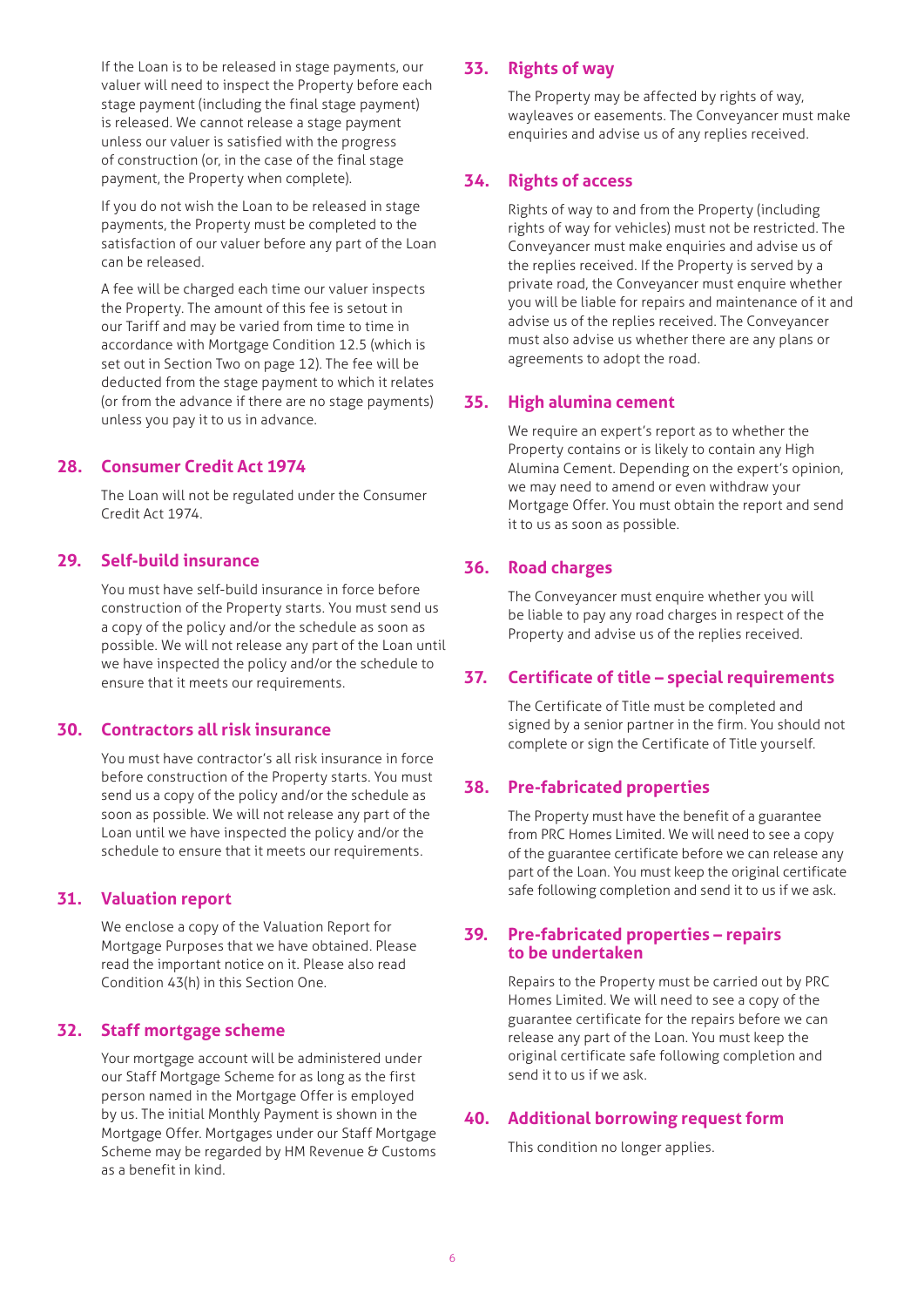# **41. Residual debt**

This condition no longer applies.

# **42. Purchase of equity**

 We need to approve the Deed of Transfer before it is executed. This condition applies in place of the instruction to the Conveyancer contained in the BSA Mortgage Instructions. We cannot release any part of the Loan until the Conveyancer has confirmed that the Deed of Transfer, in the form approved by us, has been executed.

# **43. All offers**

- (a) We have a right to change your Mortgage Offer or to withdraw it altogether and decide not to make a Loan. We will only exercise our right to change or withdraw your Mortgage Offer if any of the following apply;
	- (i) the Conveyancer tells us that they cannot comply with any of our instructions or cannot give a clear Certificate of Title for the Property;
	- (ii) there has been a material change in your financial circumstances since you applied for the Loan which is likely to have a material impact upon your ability to afford the Loan.
	- (iii) your application contains false or misleading information;
- (b) You must execute a Deed of Legal Charge in our standard form before the Loan is released. The Loan must be used for the purpose(s) (if any) specified in the Mortgage Offer.
- (c) If there is an Early Repayment Charge, it will be set out in your Mortgage Offer.
- (d) You will have to pay:
	- (i) a redemption administration charge (in addition to any Early Repayment Charge) when you repay the Loan; and
	- (ii) any fees and charges that we incur in connection with repayment of your Loan or release of our Mortgage.

 Our redemption administration charge is set out in our Tariff and may be varied from time to time in accordance with Mortgage Condition 12.5 (which is set out in Section Two on page 12).

 (e) If you have a fixed rate Loan, the Interest Rate is fixed for a period at the start of the Mortgage Term. After this period, it will be variable which means that it can go both up and down from time to time.

 If you do not have a fixed rate Loan, the Interest Rate will be variable throughout the Mortgage Term. See your Mortgage Offer and Condition 6 of our Mortgage Conditions (which is set out in Section Two on pages 10).

 The Monthly Payment shown in your Mortgage Offer does not take into account interest charged during the calendar month in which the Loan is released. Shortly after completion of the Loan, we will send you a letter telling you how much this interest is, and it will be added to the first Monthly Payment. The amount of the first Monthly Payment may vary if the interest rate charged on the Loan is changed between the date of the Mortgage Offer and the date of the first Monthly Payment.

- (f) Your Mortgage must start during the period stated in your Mortgage Offer. We may agree to an extension of this period.
- (g) Vacant possession of the Property must be given to you when you legally complete your purchase of it. This means that no one should be living in the Property or renting it (unless we agree otherwise).
- (h) The Valuation Report for Mortgage Purposes is not the same as a structural survey. You should not treat it or rely on it as a structural survey. The valuation of the Property in the report is for our purposes only and may not be the same as the market value or its value to you.

 We do not accept any responsibility for the report or the valuation or make any representation that it is correct.

 In some cases and at our discretion, we may rely upon an electronic valuation (which does not require the valuer to carry out an inspection of the Property) or the valuer may carry out an external appraisal only. If the valuation of the Property is carried out using one of these methods, a copy of the valuation report will not be provided to you.

 Where an inspection has been carried out, there may well be defects, including serious structural defects, that are either not noticed or not referred to you. We do not accept any responsibility for the valuation or report or make any representation that it is correct in any respect.

- (i) As a separate legal agreement and in consideration of us taking further steps towards completion of the Mortgage, you agree with us that you will be responsible for the Conveyancer's charges and disbursements, whether or not completion actually takes place.
- (j) If we arrange insurance for the Property, the cover will be linked to the Royal Institution of Chartered Surveyor's House Rebuilding Cost Index (or any replacement index that we may reasonably select) and will be adjusted each year in line with any movement in this index.

 The premium may therefore change each year. The insurer will not be liable for any loss or damage that happened before cover started under the policy.

 (k) On completion of your mortgage, you will be bound by the terms and conditions of your Mortgage Offer, including these conditions (to the extent that they apply after release of the Loan), our Mortgage Conditions 2015 and our Rules. Our Mortgage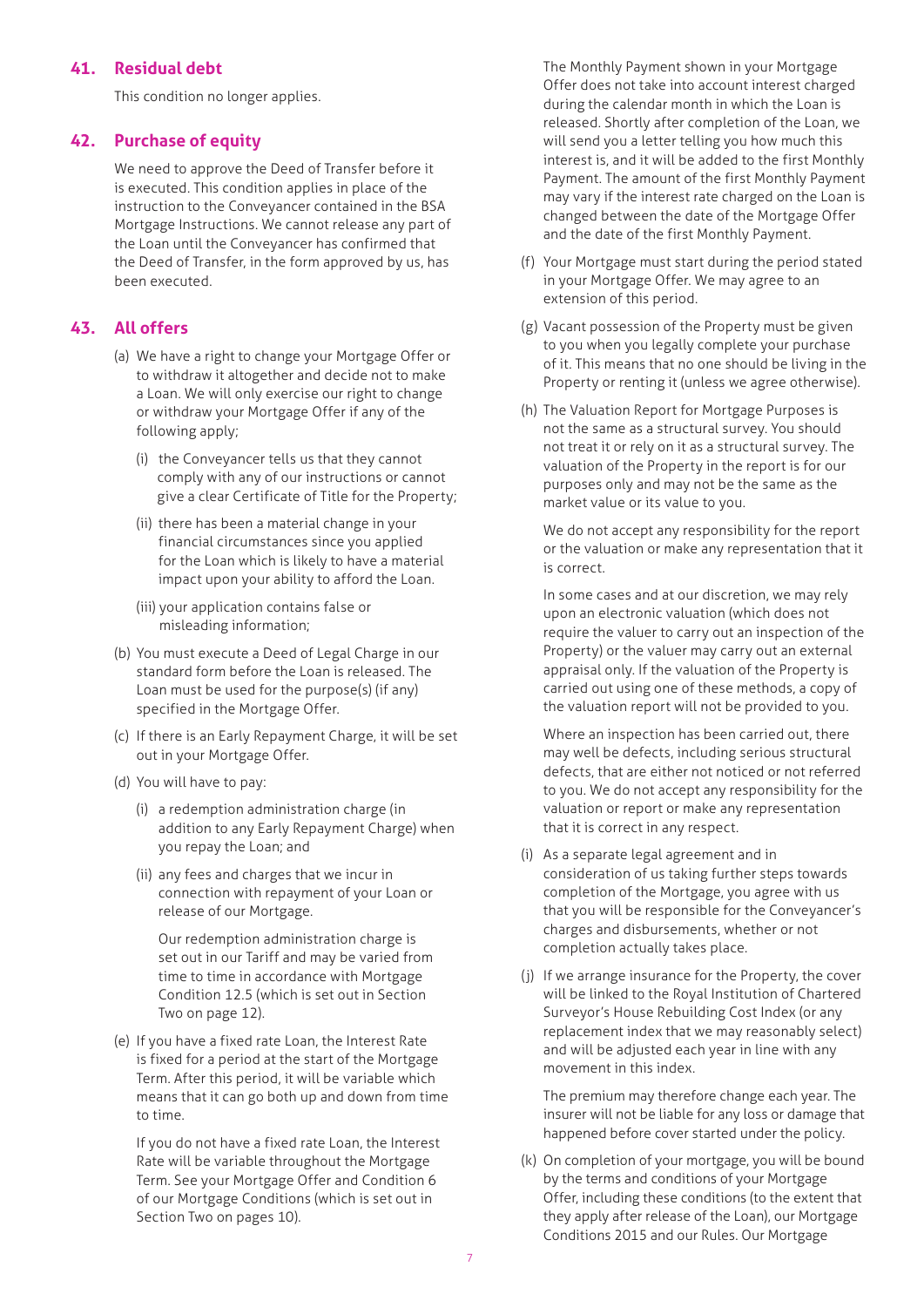Conditions appear in Part Two of this booklet. Our Rules appear in a separate booklet, which is available on request from any of our branches or by calling our contact centre.

 You should read all terms carefully and keep them in case you need to refer to them in the future.

- (l) We may transfer your Mortgage and any assignment or other connected deeds and documents to another body which may not be a building society or associated with a building society. If we transfer your Mortgage, you will not be a borrowing member of the Society by virtue of the Mortgage any longer. You will no longer have the rights and obligations of a borrowing member. When you complete the Mortgage, you give your general consent to us to make a transfer.
- (m) References to the Deed of Legal Charge, the Loan, Mortgage Offer or mortgage application form shall, where appropriate, include reference to a Deed of Further Legal Charge, additional borrowing, Offer for Additional Borrowing or additional borrowing application form. References to the Conveyancer are to the person or firm

appointed by us to act on our behalf in relation to the preparation and completion of the Mortgage and our security.

 (n) If the proceeds of any endowment policy or pension policy or other investment or savings plan are not sufficient to repay the Mortgage Debt at the end of the Mortgage Term, you will still have to repay the balance due to us. Please see your Mortgage Offer.

 We do not hold ourselves out as having any expertise to advise you or to make any representation or warranty regarding the performance or future performance of any policy or plan which you hold. The only exception is where either we or one of our subsidiary companies have sold you the policy or plan and, even then, we will rely on the facts of the case and any limitations of our liability or conditions which we made known to you at the time. We recommend that if you hope to use the proceeds of any policy or plan to repay your mortgage at the end of the Mortgage Term, you obtain advice from a suitably qualified professional.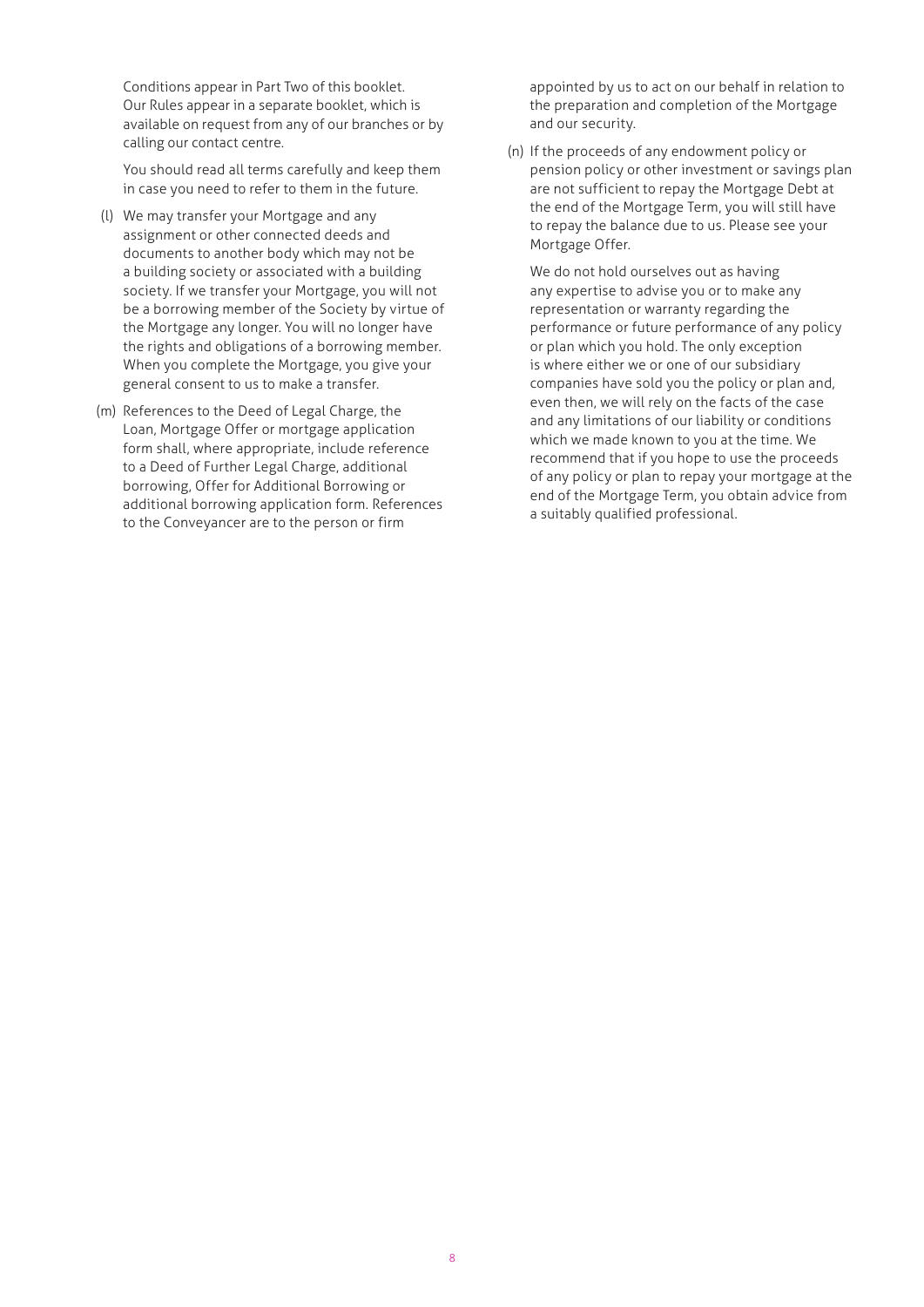# SECTION TWO – MORTGAGE CONDITIONS 2015.

#### **1. About these Conditions**

 These **Conditions**, when read with your **Mortgage Offer**, set out the terms that govern your **Agreement** with us.

#### **2. Meanings of particular words and phrases**

2.1 In these **Conditions**, some words and phrases have particular meanings. These words and phrases appear in bold print and start with a capital letter and their meanings are set out below. (They are also used in the **Mortgage Offer,** where they start with a capital letter but are not in bold print).

> **Agreement** the terms and conditions on which we agree to make a **Loan** to you, including these **Conditions** and your **Mortgage Offer**. If we have agreed to make more than one Loan to you, the **Agreement** includes the terms and conditions of each **Mortgage Offer.**

 **Borrower** you (and your legal representatives). If there is more than one of you, **Borrower** means all of you together and each one of you separately.

 **CCA Agreement** an agreement for a **Loan** that is a regulated agreement under the Consumer Credit Act 1974.

 **Conditions** these mortgage conditions. **Condition** means any one of them.

 **Costs** all costs we incur, as set out in **Condition** 12.6.

 **Early Repayment Charge** any charge payable on early repayment of a **Loan** (or any part of it), as set out in your **Mortgage Offer**.

 **Fee** any fee we charge under **Condition** 12.1.

 **Interest Rate** the rate or rates of interest payable by you on any **Loan** (or any part of it) as varied from time to time.

 **LPA** the Law of Property Act 1925.

 **Loan** each amount of money we lend to you under the **Mortgage**, including any additional borrowing.

 **Monthly Payment** the amount of money you must pay each month. (The **Monthly Payment** can go up and down – see **Condition** 5).

 **Mortgage** any deed of legal charge relating to the **Property** that you sign and complete and which says that these **Conditions** are incorporated in it.

 **Mortgage Debt** all the money you owe us in respect of **Loans** secured by the **Mortgage** and all other money payable by you under the **Agreement**.

 **Mortgage Offer** the document offering you a **Loan**  including any terms and conditions referred to in it.

**Mortgage Term** the period of time for repayment

of a **Loan,** as set out in your **Mortgage Offer**. The **Mortgage Term** may be varied by agreement.

 **Payment Date** the date in each month your **Monthly Payment** is due to be paid. (We will notify you of the **Payment Date**).

**Property** the property referred to in the **Mortgage.**

 **Rules** the rules of the Society in force from time to time. A copy of these can be obtained from any of our branches or by calling our contact centre.

 **Tariff** our list of fees and charges as published from time to time.

 **Transfer** a sale, assignment, mortgage, charge or other transfer of our rights under the **Agreement.**

- 2.2 In these **Conditions**, any reference to Acts of Parliament includes any changes made to them.
- 2.3 In these **Conditions**, references to "you and "your" are to the **Borrower** and references to "the Society", "we", "us" and "our" are to Yorkshire Building Society trading as Norwich & Peterborough Building Society and N&P and any body with which we merge or which takes over our business or the **Mortgage** or to which our rights are transferred under **Condition** 19.
- 2.4 If your **Loan** is made under a **CCA Agreement**, these **Conditions** apply with certain variations. These are set out in the special conditions at the end of this booklet.
- 2.5 If you have more than one **Loan**, references to the **Loan** are references to each **Loan** considered seperately and references to **Monthly Payments**, the **Mortgage Term** and the **Payment Date** mean the **Monthly Payments**, **Mortgage Term** and **Payment Date** which apply to the **Loan** in question.
- 2.6 If there is any inconsistency between the **Conditions**  and the **Mortgage Offer**, the terms of the **Mortgage Offer** will apply.
- 2.7 The headings in these **Conditions** are not to be taken into account in interpreting them.

# **3. The Rules**

 You will automatically become a borrowing member of the Society when the **Mortgage** is completed. The **Rules** apply to you as a borrowing member of the Society. If we transfer the **Mortgage** under **Condition** 19 you will cease to be a borrowing member and the **Rules** will cease to apply to you unless you are also a member on another basis.

# **4. The Security**

4.1 The **Mortgage** is security for the **Mortgage Debt** and will not be released until the **Mortgage Debt** has been repaid in full.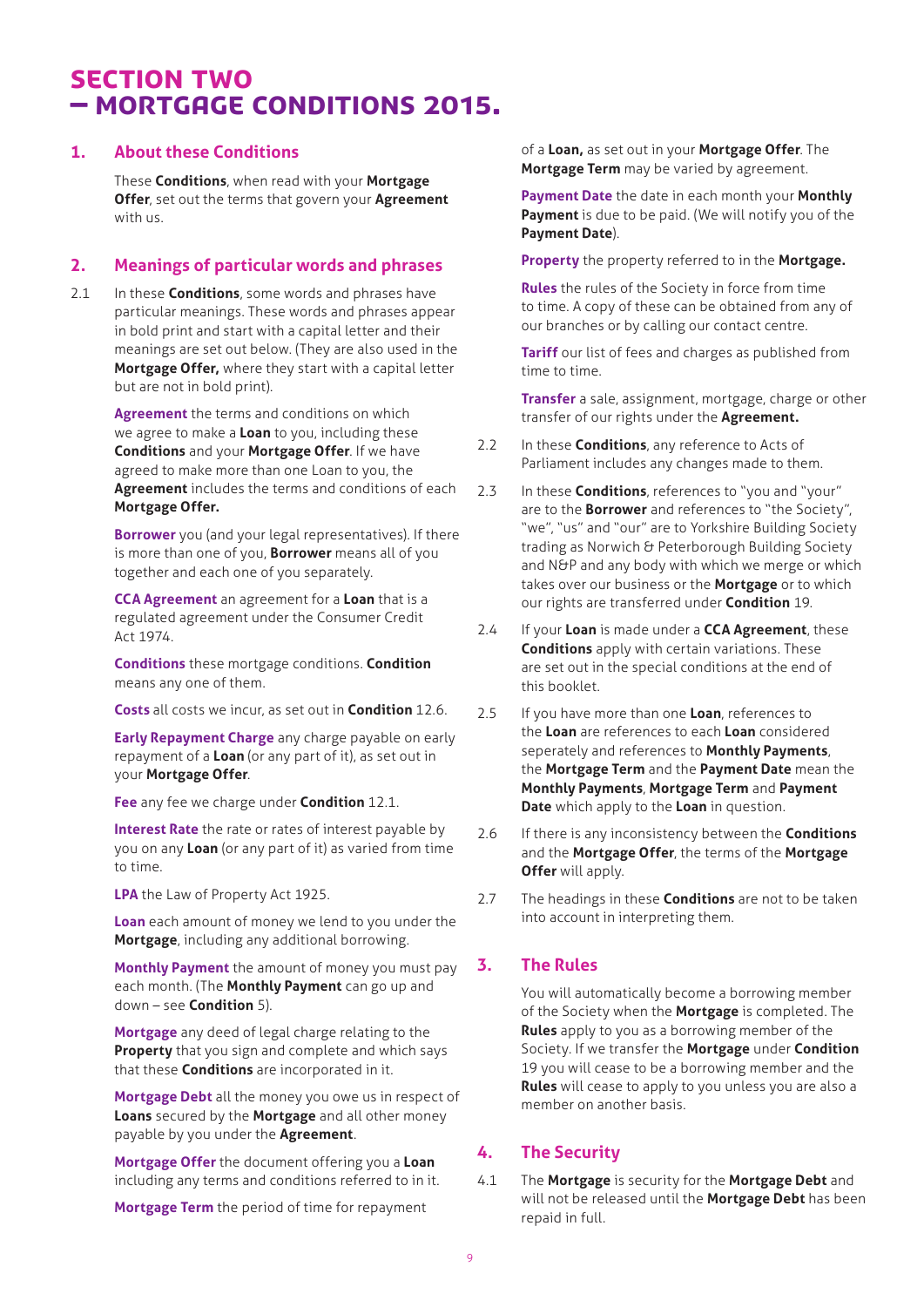4.2 If there are any other mortgages or charges affecting the **Property** apart from ours then, unless we have priority over them or we have agreed to them in writing, we may pay them off on your behalf. You must repay to us any amounts we have paid when we call on you to make payment. Interest on these amounts will be charged at the **Interest Rate** from the date we call for payment until you pay us.

# **5. Repayment**

- 5.1 You must repay the **Mortgage Debt** in respect of each **Loan** by the end of the **Mortgage Term** relating to that **Loan**.
- 5.2 You must make **Monthly Payments**. If your **Loan** is a repayment loan, the **Monthly Payment** will be calculated so as to pay off the **Loan** and interest and all other amounts you owe us under these **Conditions** by the end of the **Mortgage Term**. If your **Loan** is an interest only loan, the **Monthly Payment** will be calculated so that interest and other amounts you owe us under the **Agreement** (other than the **Loan**  itself and any **Fees** and **Costs** that are added to the **Mortgage Debt**) are paid by the end of the **Mortgage Term**. Your **Mortgage Offer** will tell you whether your **Loan** is repayment or interest only. It may be that one part of the **Loan** is on a repayment basis and the other part on an interest-only basis.
- 5.3 **Monthly Payments** may be adjusted either up or down to take account of changes in the **Interest Rate**, the amount of the **Mortgage Debt** or the **Mortgage Term** or any other changes to the terms of the **Mortgage** (including any change in the repayment method) that we may agree to.

# **6. Interest**

- 6.1 You must pay us interest on the **Mortgage Debt** at the **Interest Rate** from the time we send the **Loan** to you or to the conveyancer acting on our behalf. Interest will be calculated on a daily basis, and is payable as part of each **Monthly Payment**. However, each **Monthly Payment** will be calculated on the basis of one-twelfth of a year, and not on the basis of the exact number of days in the particular month.
- 6.2 Interest will be added to the **Mortgage Debt** (and therefore itself attract interest at the **Interest Rate**) on the last day of each month, unless it has been paid.
- 6.3 Interest will continue to be charged at the **Interest Rate** even if we get a court order against you.
- 6.4 Unless the **Agreement** provides otherwise, we may vary the **Interest Rate** we charge you for one or more of the following reasons:
	- (a) to respond, proportionately, to changes in the Bank Rate (or base rate) set by the Bank of England (or the nearest equivalent rate set by the Bank of England or any body which may in the future take over responsibility for interest rate setting from the Bank of England);
	- (b) to preserve, increase or reduce margins between

interest rates paid to our investors or the providers of funds to us and interest rates charged to borrowers from us, so far as is reasonably necessary to raise sufficient funds and to attract and retain sufficient investors to maintain our financial strength;

- (c) to respond, proportionately, to any increases or reductions in the costs we reasonably incur in operating our residential mortgage business;
- (d) to respond, proportionately, to any increase or reduction in our risk if there has been a change in the way the **Property** is used or occupied;
- (e) to respond, proportionately, to the requirements or recommendations of the Financial Conduct Authority and the Prudential Regulation Authority or any other body responsible for regulating our business or the requirements or recommendations of the Financial Ombudsman Service or any other appropriate ombudsman;
- (f) to respond, proportionately, to any changes, or changes of interpretation, in the relevant laws or codes of practice relating to financial service providers;
- (g) to comply with our **Agreement** with you;
- (h) if we transfer your **Mortgage**, or if we acquire mortgage loans from another lender, or our business is merged with another mortgage lender, to enable us to harmonise interest rates charged to residential mortgage customers in a reasonable manner.
- 6.5 We will give you notice of a change in the **Interest Rate** by advertising it or by sending it to you. The change will take effect from the date specified in the notice (but this will not be earlier than the date of the notice itself).
- 6.6 If we advertise the **Interest Rate** change, we will put the notice in one national newspaper and two local newspapers circulating in East Anglia. We may change the newspapers we use at any time. You can find out the current list of newspapers we use by asking at any of our branches or by phoning our principal office or by looking at our website. We will also publicise an **Interest Rate** change in leaflets displayed in our branches. However, if we fail, accidentally, to display these leaflets in any branch, this will not make the **Interest Rate** change ineffective. We may also (but are not obliged to) advertise **Interest Rate** changes on our website.

# **7. Payments**

- 7.1 All payments in respect of your **Mortgage Debt** must be made by direct debit, or in any other way that we may agree or reasonably require.
- 7.2 For payments by direct debit, you are responsible for making sure that there is enough money in your bank account to cover the payments when they are due to be collected. Payments by any other method are at your risk, and you are responsible for making sure that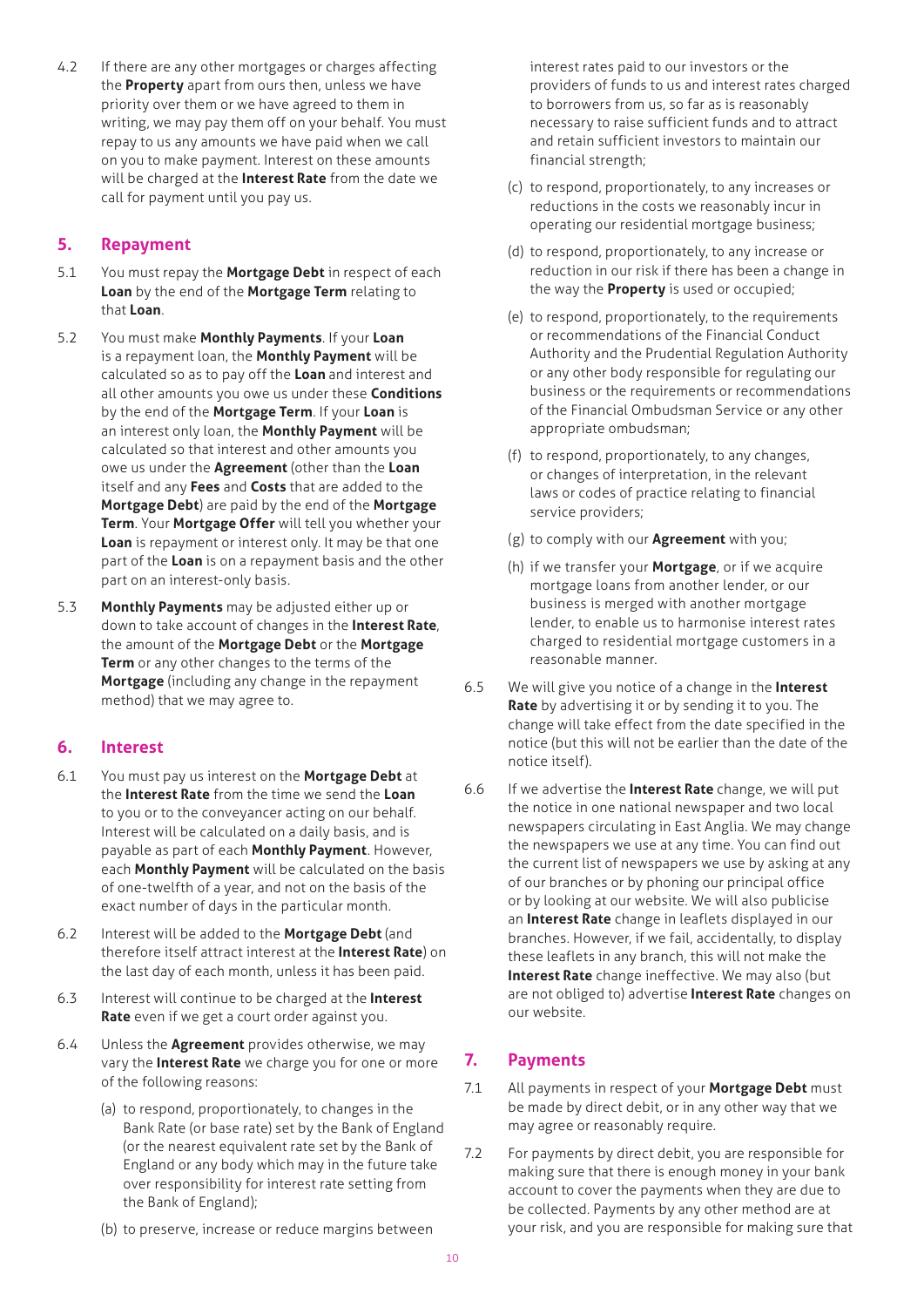they reach us on time.

- 7.3 Payments received in respect of your **Mortgage Debt** will be applied in the following order, unless we reasonably decide otherwise:
	- (i) first, towards any interest due and payable, and then (if there is any left over);
	- (ii) towards any outstanding **Fees** and **Costs**, insurance premiums and **Early Repayment Charges**, and then (if there is any left over);
	- (iii) towards repaying outstanding **Loans** (**Loans** made earlier being repaid first).

# **8. Rights relating to the Property and powers of attorney**

- 8.1 By signing and completing the **Mortgage** you transfer to us the benefit of any rights relating to the **Property** under property law or any contracts or guarantees or insurance, including rights to the payment of money. You also transfer to us the benefit of any rights to receive compensation for any sort of damage to the **Property**.
- 8.2 If you receive any money arising from the rights mentioned in **Condition** 8.1, you must hold it on our behalf.
- 8.3 Our rights under **Conditions** 8.1 and 8.2 will only last until the **Mortgage Debt** has been repaid.
- 8.4 By signing and completing the **Mortgage**, you give us a power of attorney (that is, a power to act on your behalf) to recover any money due in respect of the rights mentioned in **Condition** 8.1, including taking any necessary legal action.
- 8.5 You also give us a power of attorney to sign any documents and take any action that you have agreed but failed to sign or take under these **Conditions** and also to transfer any shares you may hold in any residents' association or management company in connection with the **Property** if we sell the **Property** under **Condition** 16.
- 8.6 The powers of attorney in **Conditions** 8.4 and 8.5 are given to us as security for the **Mortgage Debt** and cannot be withdrawn by you. They will, however, come to an end when the **Mortgage Debt** is repaid.
- 8.7 We will not use the powers of attorney unless one of the events mentioned in **Condition** 13 has occurred and we have told you that our right to use the power has arisen.
- 8.8 If the **Property** is held on a lease, and you want to extend the lease or buy the freehold of the **Property** or the building which includes the **Property**, then you must tell us. The **Mortgage** automatically covers any extended lease or freehold interest from the time of the extension or acquisition. You must sign any additional documentation that we may reasonably require to confirm this.

# **9. Your obligations to us**

- 9.1 Until the **Mortgage Debt** is repaid you must do the following:
	- (a) comply with the **Agreement**;
	- (b) look after the **Property** and keep it in good condition;
	- (c) properly finish any building work on the **Property**;
	- (d) pay all rents, rates and other charges payable in respect of the **Property** when due;
	- (e) comply with all legal restrictions, obligations and conditions affecting the **Property**;
	- (f) comply with all planning and environmental laws and unless you have reasonable grounds for not doing so, the requirements of local and other authorities;
	- (g) send us within seven days of receipt by you, unless you have reasonable grounds for not doing so, a copy of any notice received from a local authority, or other third party such as a landlord, that might reasonably be considered important in respect of the **Property** such as, but not exclusively, council enforcement order, notice of outstanding ground rent, compulsory purchase order, notification from insurers that the **Property** must undergo major structural works or be rebuilt, notification that a property is at high risk of flooding;
	- (h) allow our representatives access to the **Property** to check on its condition and use, so long as we give you reasonable notice and specify a reasonable time;
	- (i) allow us to hold any deeds or documents relating to the **Property** if we so require;
	- (j) sign and execute all documents and do all other things that we may reasonably require to ensure that the security granted to us by the **Mortgage** is in full force and effect.
- 9.2 Until the **Mortgage Debt** is repaid you must NOT do any of the following in relation to the **Property** unless we have agreed in writing that you can:
	- (a) apply for any improvement or other grant;
	- (b) change its structure, demolish it or change its use;
	- (c) create any lease or licence, or terminate or change any lease (and any statutory right you may otherwise have to do this will not apply);
	- (d) create (or allow to exist) any **Mortgage** or charge other than this one;
	- (e) create any circumstances (such as causing pollution or keeping any hazardous substances) which could lead to any liability on you or us under any environmental laws.
- 9.3 We will not unreasonably refuse a request from you to do something under **Condition** 9.2 (apart from 9.2(e)), but we may require a **Fee** or additional interest to be paid as a condition of giving our consent. The amount of any **Fee** may be set out in the **Tariff**. If it is not, we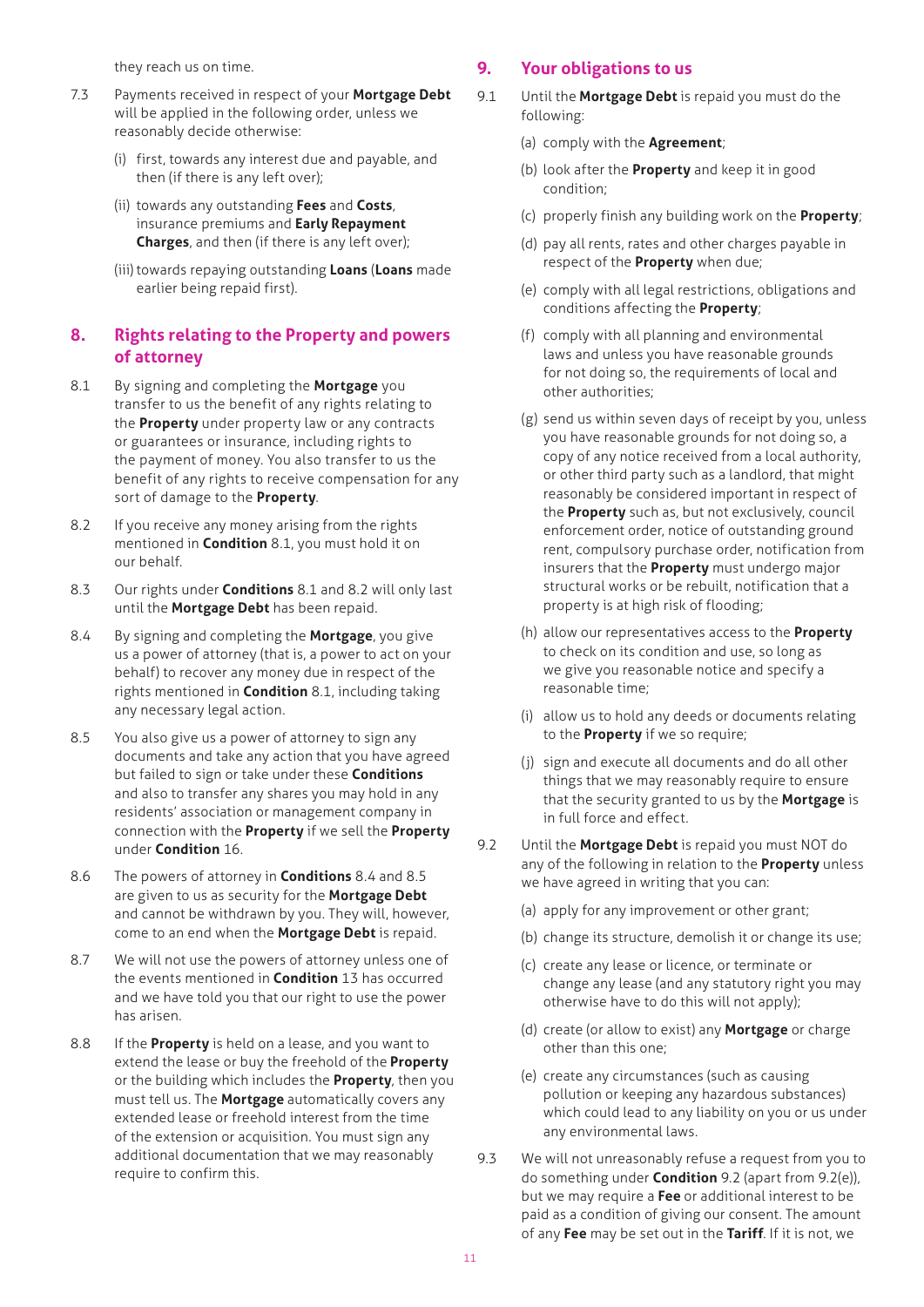will set the **Fee** or additional interest at a reasonable amount in the light of the circumstances in question.

#### **10. Insurance**

- 10.1 The **Property** must be adequately insured at all times. The insurance must cover loss or damage by fire and such other risks as we may reasonably require. The amount of the cover must be initially at least the amount required in the **Mortgage Offer**.
- 10.2 You may arrange the insurance yourself, or you may ask us to arrange it. If you agree to arrange the insurance yourself and fail to do so, or if your insurance is not approved by us under **Condition** 10.4, then we may (but we are not obliged to) arrange the insurance.
- 10.3 If we arrange the insurance, we will use an insurance broker or insurance company of our choice, and this may be one of our subsidiary companies. We will not have to pay on to you any commission we earn for arranging the insurance. We may change the broker or insurer from time to time. You must pay (or reimburse us for the cost of) the premiums.
- 10.4 If you arrange the insurance, then the insurance company and the terms of the policy must be approved by us. Our interest must be noted on the policy. We will not unreasonably refuse our approval, but we may charge you a **Fee** for checking the policy. The amount of the **Fee** is set out in our **Tariff** and may be changed in accordance with **Condition** 12.5. You must pay the premiums when due and provide us with a copy of the insurance schedule as evidence that you have paid the premiums, as and when we reasonably request it. However, we are not under any obligation to you to check that your policy is in force.
- 10.5 If you arrange the insurance, we are not under any obligation to you to check the adequacy of the insurance. It is your responsibility to make sure that the insurance is adequate at all times. The amount of the insurance cover must be increased as necessary so as to ensure that this is the case.
- 10.6 If there is a possible claim on the insurance then you must make a claim. We may take control of the claim and (acting reasonably) agree settlement with the insurance company. The power of attorney you give us in **Condition** 8.4 covers this.
- 10.7 You have the right to choose whether any money received by you or us from any insurance in respect of the **Property** is used in making good the damage or loss that was the reason for the claim or in or towards payment of the **Mortgage Debt,** unless the **Property** cannot lawfully be repaired or the **Mortgage Debt** has become payable under **Condition** 13. In those cases, the money must be applied in or towards payment of the **Mortgage Debt**.
- 10.8 You must not do or allow anything to be done that might make the insurance invalid.
- 10.9 You must not, without our written consent, put in place any buildings insurance in respect of the **Property**,

other than the insurance required by this **Condition** 10. We will not unreasonably refuse our consent.

10.10 Any money received by you from any insurance relating to the **Property** must be held on our behalf unless and until it is used as required by **Condition** 10.7.

# **11. Our power to remedy**

- 11.1 If you do not carry out any of your obligations under the **Agreement**, we may (but we do not have to) carry it out. For this purpose we may have reasonable access to the **Property**. If we have access this does not mean we have taken possession of the **Property**.
- 11.2 If we incur any **Costs** as a result of our acting under **Condition** 11.1, you must reimburse us as soon as we ask you to. If you do not, the amount of the **Costs** will be added to the **Mortgage Debt** and interest will be charged at the **Interest Rate** in accordance with **Condition** 6.

#### **12. Fees and Costs**

- 12.1 We may charge **Fees** in relation to the operation of your account and for providing any service in connection with the **Agreement.**
- 12.2 **Fees** specific to your **Agreement** are set out in your **Mortgage Offer**.
- 12.3 Details of our other standard **Fees** are set out in our **Tariff**. We will send you a copy of our current **Tariff** at least once a year, but you can obtain a copy of it by contacting us or looking at our website.
- 12.4 We will notify you of any **Fees** charged. Any **Fees** charged and not paid will be added to the **Mortgage Debt** and interest charged on them. If the **Fee** relates to a particular **Loan**, interest will be charged at the **Interest Rate** applicable to that **Loan**. Otherwise, interest will be charged at the **Interest Rate** applicable to the first **Loan** made under the **Mortgage**.
- 12.5 Unless otherwise stated in your **Mortgage Offer**, we may change the **Fees** we charge to respond (proportionately) to:
	- (a) changes in the costs we incur;
	- (b) the requirements or recommendations of the Financial Conduct Authority and the Prudential Regulation Authority or any other body responsible for regulating our business or the requirements or recommendations of the Financial Ombudsman Service or any other appropriate ombudsman;
	- (c) any changes, or changes of interpretation, in the relevant laws or codes of practice relating to financial service providers.
- 12.6 You must also reimburse us for all reasonable expenses that we, or any receiver appointed by us, may incur. If you do not, the amount of these **Costs** will be added to the **Mortgage Debt** and interest will be charged at the **Interest Rate** in accordance with **Condition** 6. These **Costs** may arise if you fail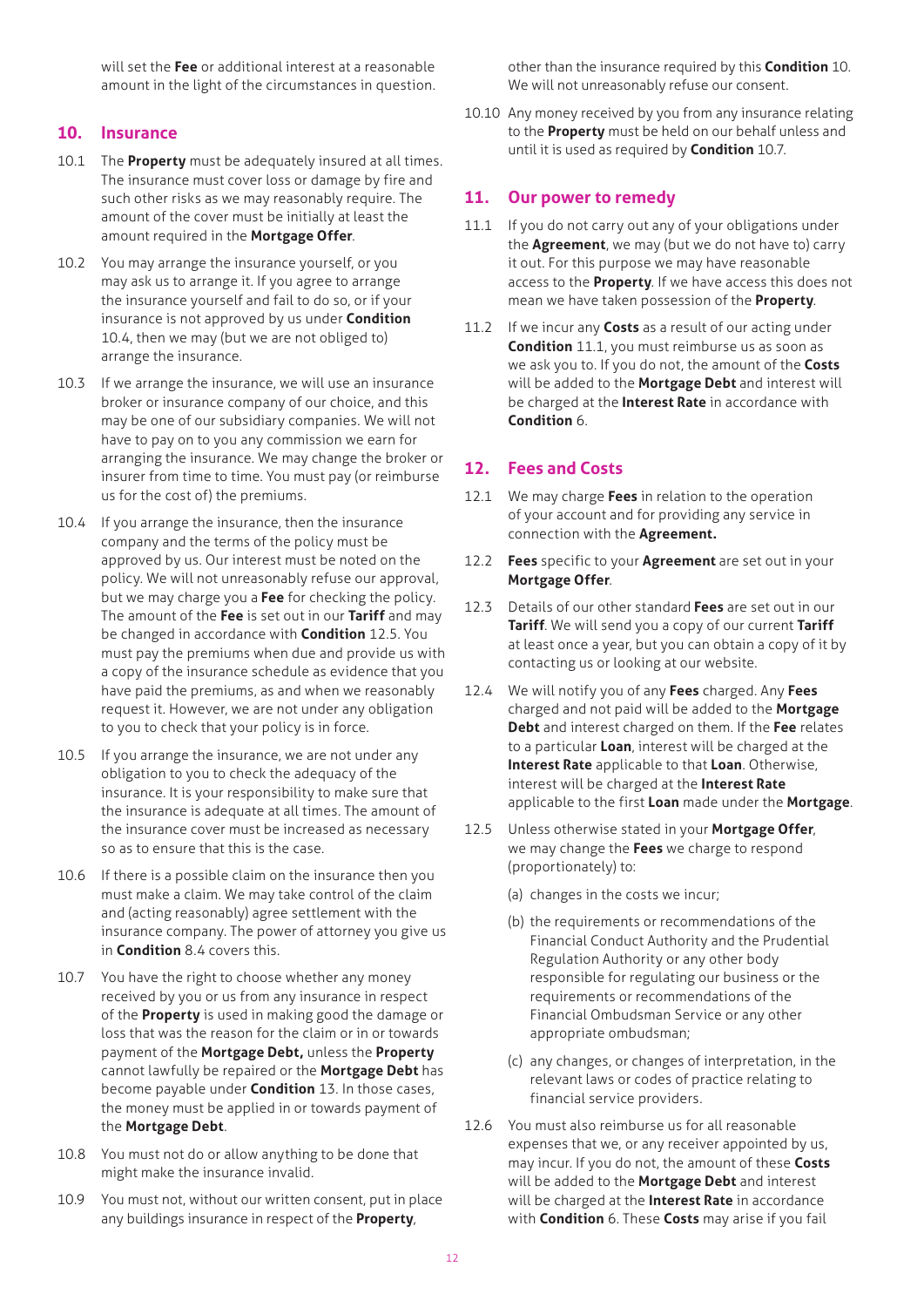to do what you have promised to do under these **Conditions,** or if we exercise any of the rights we have under these **Conditions** or by law, or if we take any action to safeguard our security, or under **Condition** 15. **Costs** may include a reasonable amount in respect of our internal administrative expenses. They may also include legal costs of a reasonable amount which we have reasonably incurred. You have the right to ask for an assessment of legal costs.

12.7 Where it is possible to estimate the expenses we are likely to incur in particular situations, the amount of the **Costs** will be set out in our **Tariff.** When they are set out in the **Tariff** they may be changed for any of the reasons set out in **Condition** 12.5.

# **13. Events on which the Mortgage Debt becomes payable**

- 13.1 If any of the events set out in **Condition** 13.2 happen, we may require you to pay the **Mortgage Debt**  immediately, in which case you must do so.
- 13.2 The events mentioned in **Condition** 13.1 are:
	- (a) you do not pay when due, and still owe us, an amount equal to two **Monthly Payments** or more;
	- (b) you are in breach of any other material obligation under this **Agreement** and you have failed to remedy the breach within a reasonable time of us requesting you to do so;
	- (c) the **Property** is destroyed or compulsorily purchased;
	- (d) you become bankrupt or unable to pay your debts;
	- (e) you abandon the **Property**;
	- (f) the **Mortgage** becomes unenforceable;
	- (g) the **Loan** has been obtained as the result of fraud;
	- (h) the application for the **Loan** on which we based our lending decision contained information which was untrue or misleading and as a result the security for the **Loan** has been seriously adversely affected.

# **14. Consolidation**

 We may require you to repay all mortgages you have with us before we release the **Mortgage**. Section 93 of the **LPA** will not apply.

# **15. Redemption**

 Subject to **Condition** 14, you may redeem the **Mortgage** at any time by repaying the **Mortgage Debt** together with interest up to the date of repayment and any **Fees** and **Costs** and **Early Repayment Charges**. You must also pay us any **Costs** that we have to pay any third party (such as the Land Registry) in connection with the redemption.

#### **16. Our remedies**

- 16.1 The statutory powers that we have as a mortgage lender under the **LPA** will come into force the day after the **Mortgage**. For the purposes of these powers, the **Mortgage Debt** will be treated as due then.
- 16.2 When the **Mortgage Debt** becomes immediately due and payable under **Condition** 13 we may exercise the powers given to mortgagees by the **LPA** free from any of the restrictions contained in Section 103 of the **LPA**. In particular, we may:
	- (a) take possession of the **Property**;
	- (b) appoint a receiver (who may be a person employed by us) or exercise any power given to a receiver under **Condition** 16.4 below;
	- (c) sell the **Property** by any method we reasonably consider appropriate, taking into account the nature of the **Property** and its condition at the time of sale or disposal;
	- (d) let the **Property**, furnished or unfurnished, at such rent and on such terms as we reasonably think fit;
	- (e) repair, alter or improve the **Property** as we reasonably think fit, either to preserve the **Property** or our security.
- 16.3 No purchaser or other person dealing with us or any receiver need enquire whether the **Mortgage Debt** has become immediately due and payable or whether any power has become exercisable, or to check on the use made of any money paid to us or to any receiver.
- 16.4 A receiver:
	- (a) will be entitled to be paid reasonable fees or commission, and will be appointed by us on such other terms as are reasonable in the circumstances;
	- (b) will be your agent (and you will be responsible for the receiver's acts and omissions), except if the receiver is our employee;
	- (c) will be entitled, in addition to the receiver's statutory powers, to collect and receive any rents from the **Property,** and to exercise any power which we would be able to exercise;
	- (d) will be entitled to pay any money owing by or to you in such order of priority as the receiver thinks fit.
- 16.5 If we sell the **Property** and the amount we obtain for it (after deducting all our expenses) is insufficient to repay the **Mortgage Debt**, you agree, independently of any other **Conditions**, to pay us the shortfall with interest at the **Interest Rate** calculated in the manner set out in **Condition** 6.

#### **17. Mistakes**

 If we release the security given to us by the **Mortgage**, you will still remain liable for the **Mortgage Debt** if we find out that we made a mistake in calculating the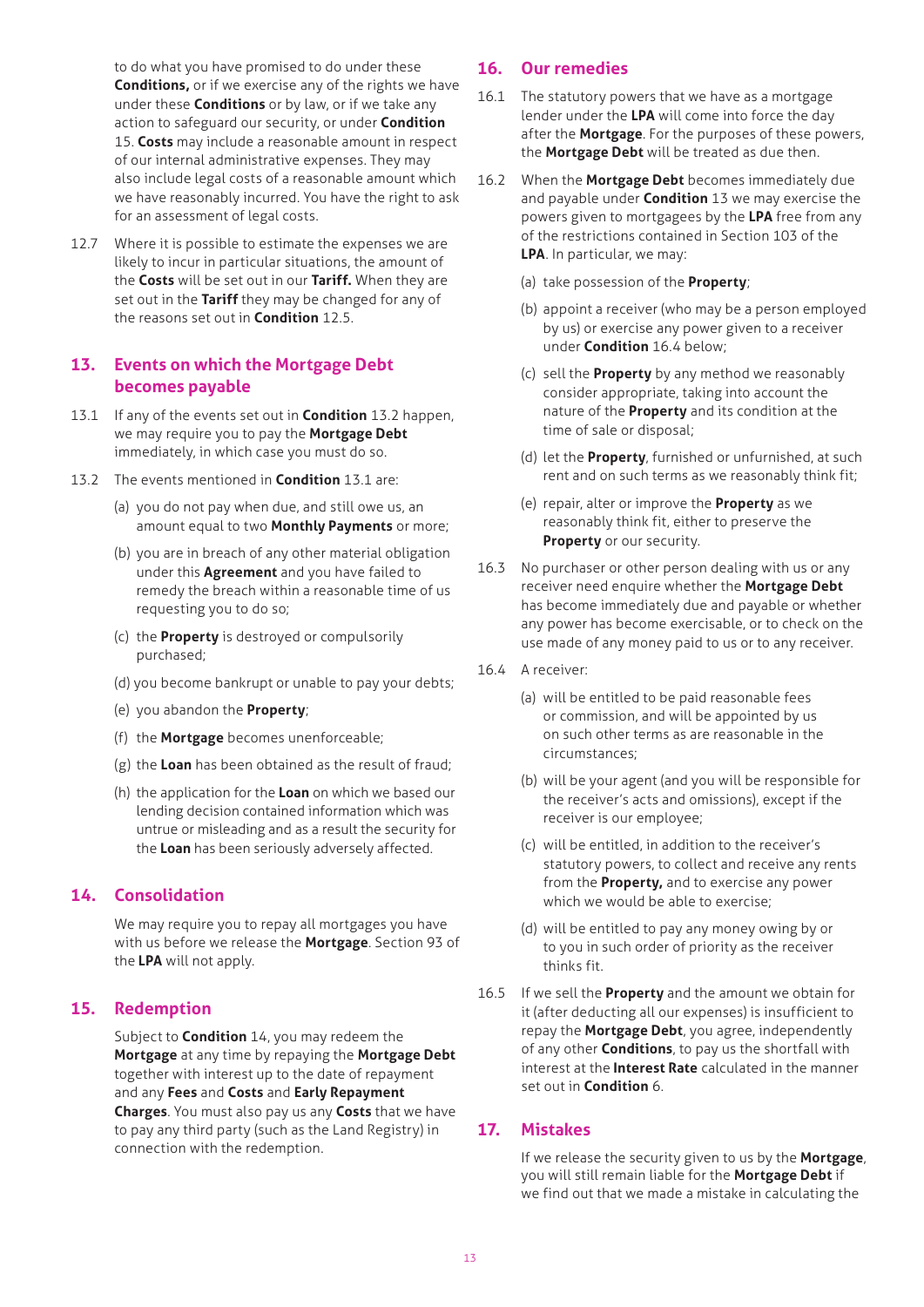amount of the **Mortgage Debt** due to be repaid on release of the **Mortgage**. However, we will not rely on this **Condition** unless we have told you about the mistake within three months after the date of the release or if we would not otherwise be entitled to pursue you for the shortfall under the general law.

#### **18. Furniture etc.**

 If we take possession of the **Property** or appoint a receiver of it, we may remove, store and/or sell or otherwise dispose of any furniture, personal items or animals in it. We will notify you before we do this. You will be responsible for any **Costs** we incur. We will account to you for any sale proceeds we receive (after deducting our reasonable expenses), but otherwise we will not be responsible for any loss caused to you. This power does not give us any interest in, or charge over, furniture, personal items or animals.

#### **19. Transfer of your Mortgage**

- 19.1 We may transfer any of our rights under the **Mortgage** and/or the **Loan** at any time. By signing the **Mortgage**, you give your consent to any **Transfer**.
- 19.2 We may provide to any transferee (or potential transferee) information about you, your mortgage account and the **Property**.
- 19.3 Following a **Transfer**, the transferee can exercise our rights to the same extent as we could before the **Transfer**.

#### **20. Joint Borrowers**

 If there is more than one of you, each of you is responsible for the full amount of the **Mortgage Debt**.

#### **21. General**

 If we decide to relax any of the terms of the **Agreement**, or not to enforce them at any particular time, this will not affect any of our powers or rights or stop us from taking any action in the future.

# **22. Notices**

- 22.1 Any notice that we send you under the **Agreement** will be effective if it is in writing and:
	- (a) served personally on you;
	- (b) left at, or sent through the post (in a pre-paid envelope) to, the **Property**; or
	- (c) sent through the post (in a pre-paid envelope) to your last known address.
- 22.2 If the notice is sent through the post it will be regarded as having been given to you on the second day after posting, if first class post is used, and otherwise on the fourth day after posting.
- 22.3 If there is more than one of you, one notice addressed to all of you will count as a notice to all of you except when we have an agreed additional address for one or more of you, in which case we will send an extra copy of the notice to that address.

22.4 If we issue any court claim against you and your last known address is not an address in the United Kingdom, unless you have provided us with an alternative address for service which is within the United Kingdom, we may serve the claim and any other documents associated with the claim by sending them to you through the post (in a pre-paid envelope) to the **Property**.

# **23. Rights of third parties**

 Only you and we may enforce the terms of the **Agreement** and accordingly the Contracts (Rights of Third Parties) Act 1999 does not apply to the **Agreement**. (This Act allows persons other than those who are parties to a contract to enforce the terms of the contract in certain circumstances.)

# **24. Life assurance**

 If we have any requirements as to life assurance in connection with the **Mortgage** they will be set out in the **Mortgage Offer**.

#### **25. Separate terms**

 If we cannot enforce any term of the **Agreement**, this will not stop us from enforcing the others. Each term is separate from the others.

# **26. Governing law**

The **Agreement** is governed by English law.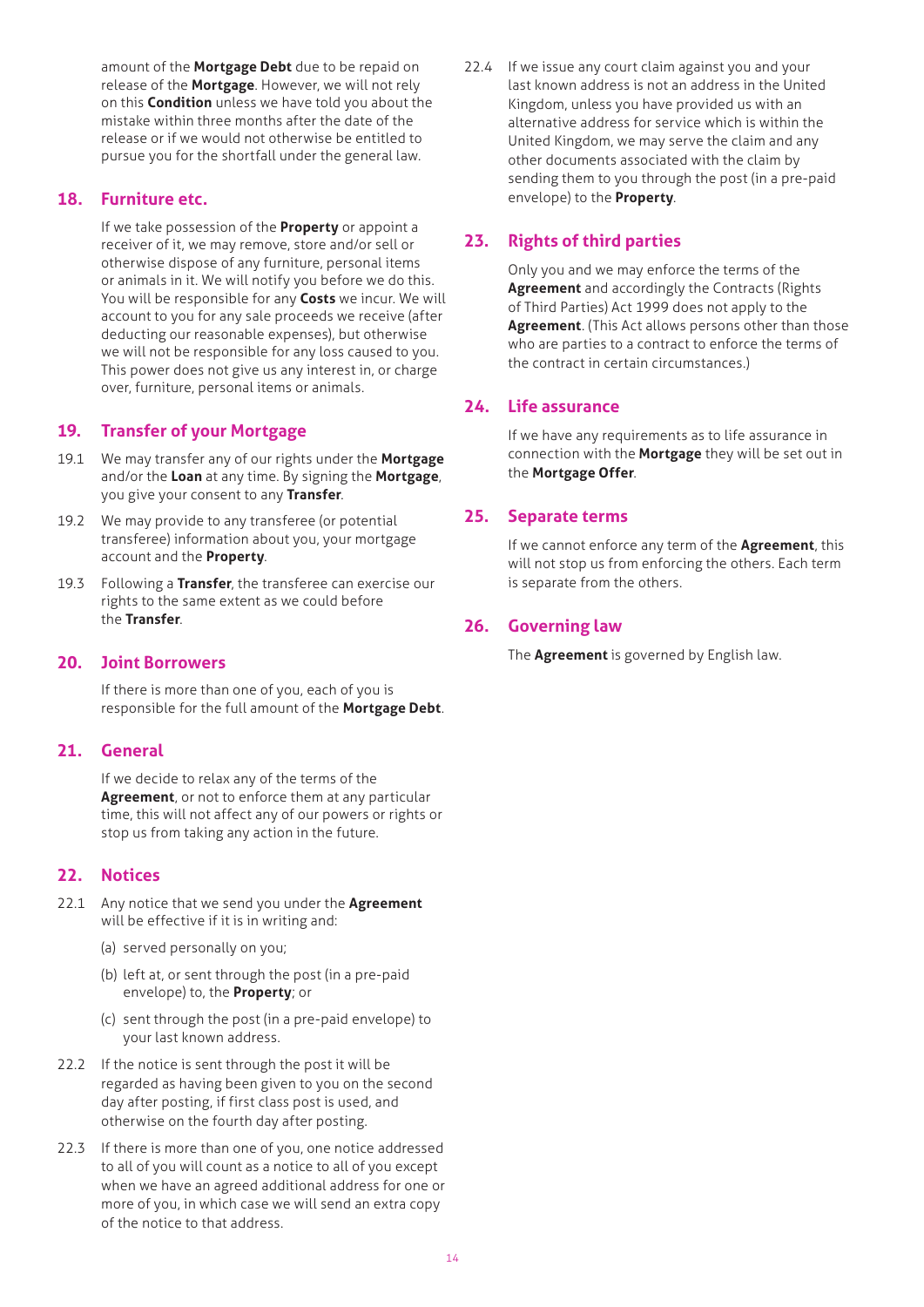#### **Special conditions for Consumer Credit Act Agreements**

For a **Loan** that is a **CCA Agreement**, these **Conditions** apply with the following changes:

- (a) references to the **Mortgage Offer** are replaced by the **CCA Agreement**;
- (b) the provisions relating to monthly payments in the **CCA Agreement** apply;
- (c) **Conditions** 6.5, 6.6, 7.3, 14, 15 and 22 have effect subject to any specific requirements of the Consumer Credit Act 1974;
- (d) **Condition** 10 does not apply;
- (e) **Condition** 13.1 has effect only after we have given you the notice required to be given under the Consumer Credit Act 1974.

#### **YOUR HOME MAY BE REPOSSESSED IF YOU DO NOT KEEP UP REPAYMENTS ON YOUR MORTGAGE.**

Norwich & Peterborough Building Society and N&P are trading names of Yorkshire Building Society. Yorkshire Building Society is a member of the Building Societies Association and is authorised by the Prudential Regulation Authority and regulated by the Financial Conduct Authority and the Prudential Regulation Authority. Yorkshire Building Society is entered in the Financial Services Register and its registration number is 106085. Principal office of Yorkshire Building Society: Yorkshire House, Yorkshire Drive, Bradford, BD5 8LJ.